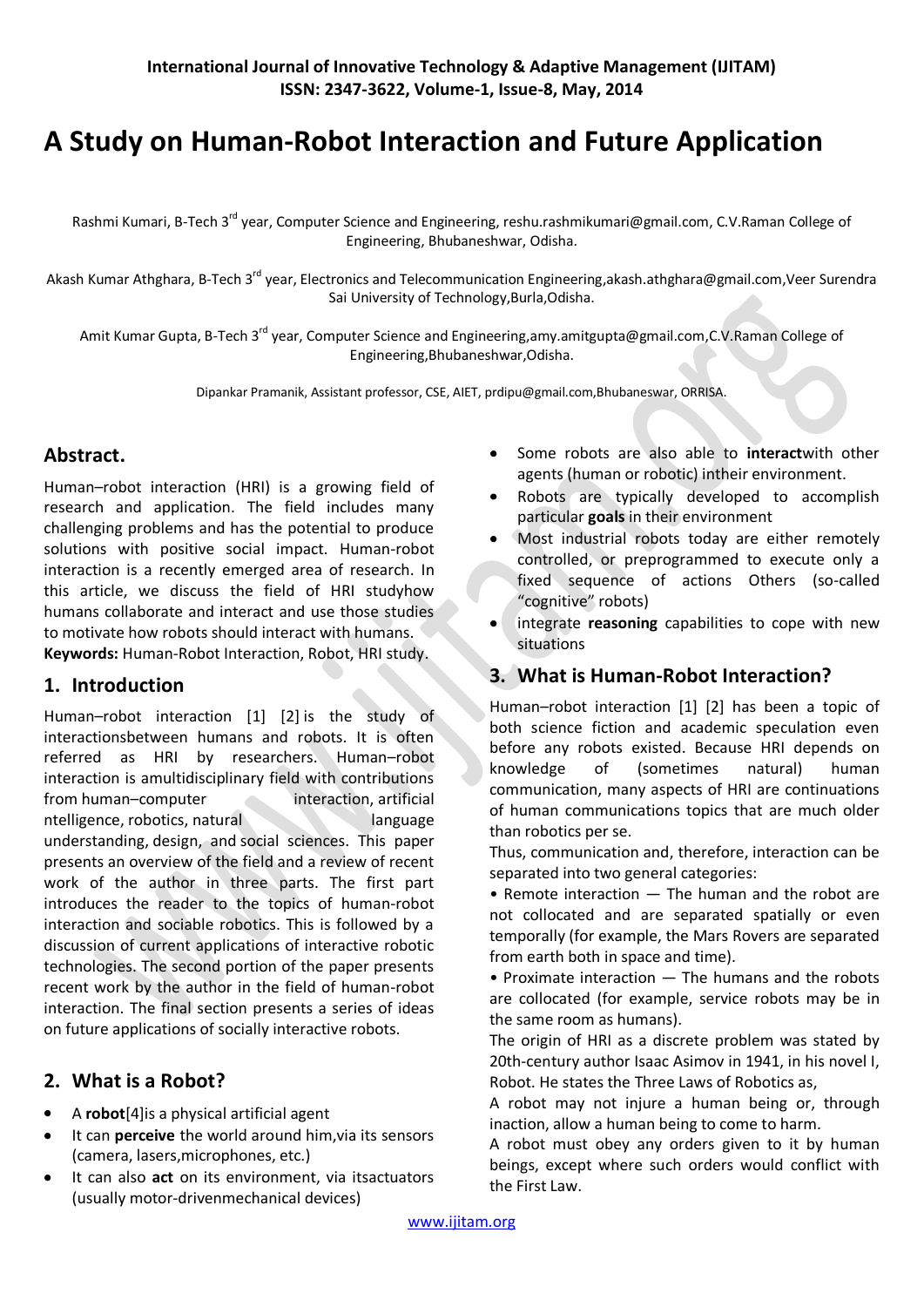A robot must protect its own existence as long as such protection does not conflict with the First or Second Law.



Figure 1: Example of human-Robot interaction

These three laws of robotics determine the idea of safe interaction. The closer the human and the robot get and the more intricate the relationship becomes, the more the risk of a human being injured rises. Nowadays in advanced societies, manufacturers employing robots solve this issue by not letting humans and robot share the workspace at any time. This is achieved by the extensive use of safe zones and cages. Thus the presence of humans is completely forbidden in the robot workspace while it is working.

The basic goal of HRI is to define a general human model that could lead to principles and algorithms allowing more natural and effective interaction between humans and robots. Research ranges from how humans work with remote, tele-operated unmanned vehicles to peer-to-peer collaboration with anthropomorphic robots.

Many in the field of HRI study how humans collaborate and interact and use those studies to motivate how robots should interact with humans.

The field of human-robot interaction is still a new area of research, although there are a growing number of people interested in this topic. HRI stems from several existing fields of inquiry, primarily human-computer interaction, robotics, and artificial intelligence. It also draws on, albeit to a lesser extent, other areas of work such as psychology, embodied conversational agents (animated agents), and communications theory. The work presented in this paper will acknowledge work in several of these areas and it is becoming easier to find research that ties together these and other fields of investigation.

# **4. The goal of friendly human–robot interactions**

Robots are artificial agents with capacities of perception and action in the physical world often referred by researchers as workspace. Their use has been generalized in factories but nowadays they tend to be found in the most technologically advanced societies in such critical domains as search and rescue, military battle, mine and bomb detection, scientific exploration, law enforcement, entertainment and hospital care.

These new domains of applications imply a closer interaction with the user. The concept of closeness is to be taken in its full meaning, robots and humans share the workspace but also share goals in terms of task achievement. This close interaction needs new theoretical models, on one hand for the robotics scientists who work to improve the robots utility and on the other hand to evaluate the risks and benefits of this new "friend" for our modern society. Dautenhan refers to friendly Human–robot interaction as "Robotiquette" defining it as the "social rules for robot behaviour (a 'robotiquette') that is comfortable and acceptable to humans" The robot has to adapt itself to our way of expressing desires and orders and not the contrary. On the other end of HRI research the cognitive modelling of the "relationship" between human and the robots benefits the psychologists and robotic researchers the user study are often of interests on both sides. This research endeavours part of human society.

# **5. What Defines an HRI Problem?**

The HRI problem [2] is to understand and shape the interactions between one or more humans and one or more robots. Interactions between humans and robots are inherently present in all of robotics, even for so called autonomous robots after all, robots are still used by and are doing work for humans. As a result, evaluating the capabilities of humans and robots, and designing the technologies and training that produce desirable interactions are essential components of HRI. Such work is inherently interdisciplinary in nature, requiring contributions from cognitive science, linguistics, and psychology; from engineering, mathematics, and computer science; and from human factors engineeringand design. Although analysis of anticipated and existing interaction patternsis essential, it is helpful to adopt the designer's perspective by breakingthe HRI problem into its constituent parts. In essence, a designer canaffect five attributes that affect the interactions between humans androbots: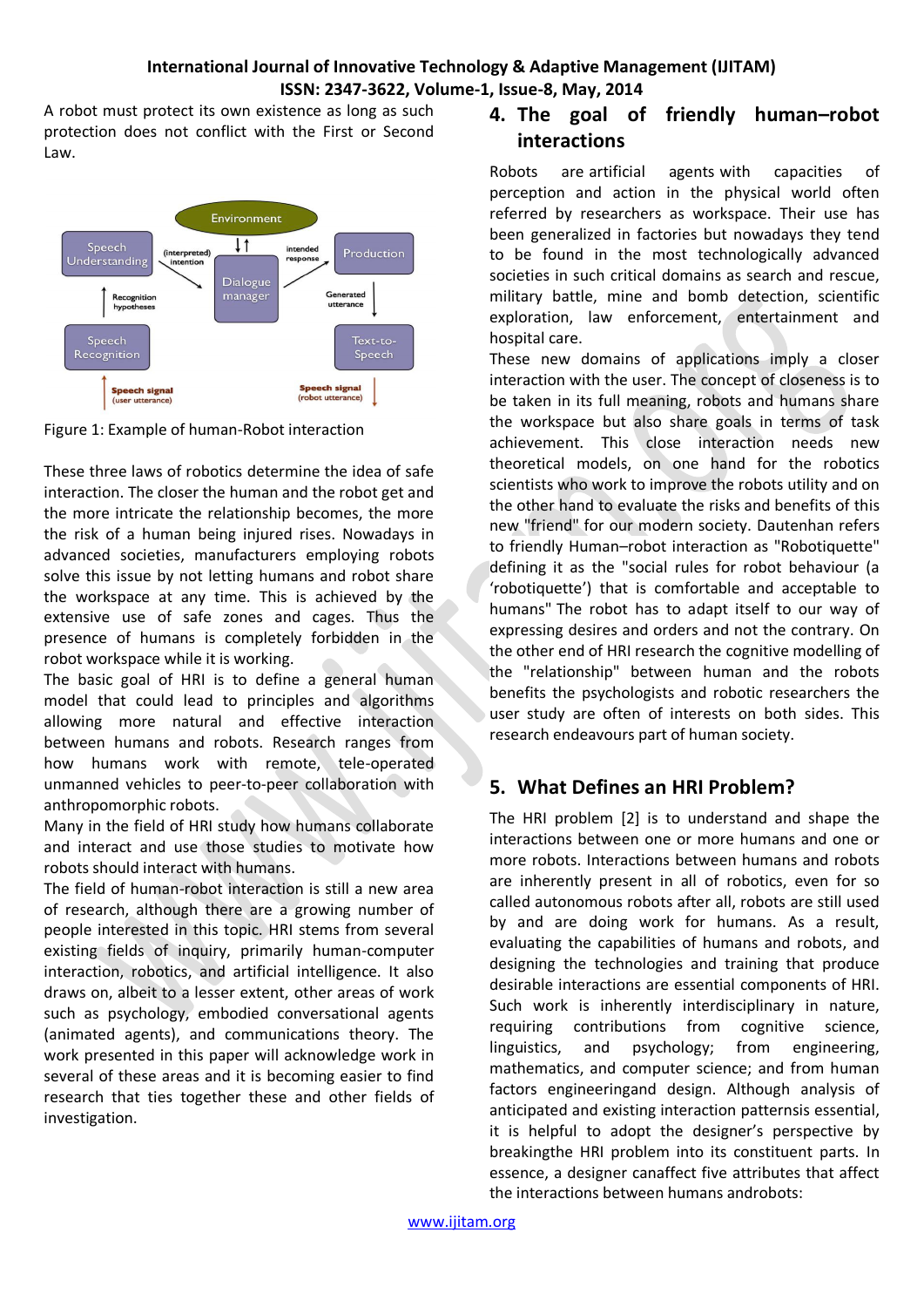- Level and behavior of autonomy,
- Nature of information exchange,
- Structure of the team,

• Adaptation, learning, and training of people and therobot, and

• Shape of the task.

Interaction, the process of working together to accomplish a goal,emerges from the confluence of these factors. The designer attemptsto understand and shape the interaction itself, with the objective ofmaking the exchange between humans and robots beneficial in somesense.

### **5.1. Autonomy**

Designing autonomy [3] consists of mapping inputs from the environmentinto actuator movements, representational schemas, or speech acts. Autonomy is not an end in itself in the field of HRI, but rather ameans to supporting productive interaction. Indeed, autonomy is onlyuseful insofar as it supports beneficial interaction between a human anda robot. Consequently, the physical embodiment and type of autonomyvaries dramatically across robot platforms.

ation nediated releaperation releoperation direct control

control control

dynamic autonomy **Figure 2:** Levels of autonomy with emphasis on human interaction.

supervisory control

# **5.2. Information Exchange**

There are two primary dimensions that determine the way information [4]is exchanged between a human and a robot: the communicationsmedium and the format of the communications. The primary media aredelineated by three of the five senses: seeing, hearing, and touch. Thesemedia are manifested in HRI as follows:

• Visualdisplays typically presented as graphical user interfacesor augmented reality interfaces.

• Gestures, including hand and facial movements and bymovement-based signaling of intent.

• Speech and natural language, which include both auditoryspeech and text-based responses, and which frequentlyemphasize dialog and mixed-initiative interaction.

• Non-speech audio, frequently used in alerting, and

• Physical interaction and haptics, frequently used remotelyin augmented reality or in teleoperation to invoke a senseof presence especially in telemanipulation tasks , and also frequently used proximately to promote emotional,social, and assistive exchanges.

### **5.3. Teams**

HRI problems are not restricted to a single human and a single robot,though this is certainly one important type of interaction. Robots usedin search and rescue, for example, are typically managed by two or morepeople, each with special roles in the team [ 5].

# **5.4. Adaptation, Learning, and Training**

Although robot adaptation [6] and learning have been addressed by manyresearchers, training of humans appears to have received comparativelylittle attention in the HRI literature, even though this area is veryimportant. One reason for this apparent trend is that an often unstatedgoal of HRI is to produce systems that do not require significant training.

This may be because many robot systems are designed to be usedin very specific domains for brief periods of times.

### **5.5. Task-Shaping**

Robotic technology [3] is introduced to a domain either to allow a humanto do a task that they could not do before, or to make the taskeasier or more pleasant for the human.

Task-shaping is a term that emphasizesthe importance of considering how the task should be done and willbe done when new technology is introduced. Compared to the otherways that a designer can shape HRI, there is little written abouttask-shaping [7].

### **6. Future of Human-Robot Interaction**

#### **Challenges: Speech, Vision, Sensing, and More**

Some of the greatest difficulties faced in building robots that interact with people in natural, social ways are those inherent in building any kind of multi-modal interface. In order to have a robot that interacts naturally, we expect it to be able to see us, hear us, have a sense of touch, and understand everything coming at it through all of these senses. This is a tall order given the current state of many of these areas of research.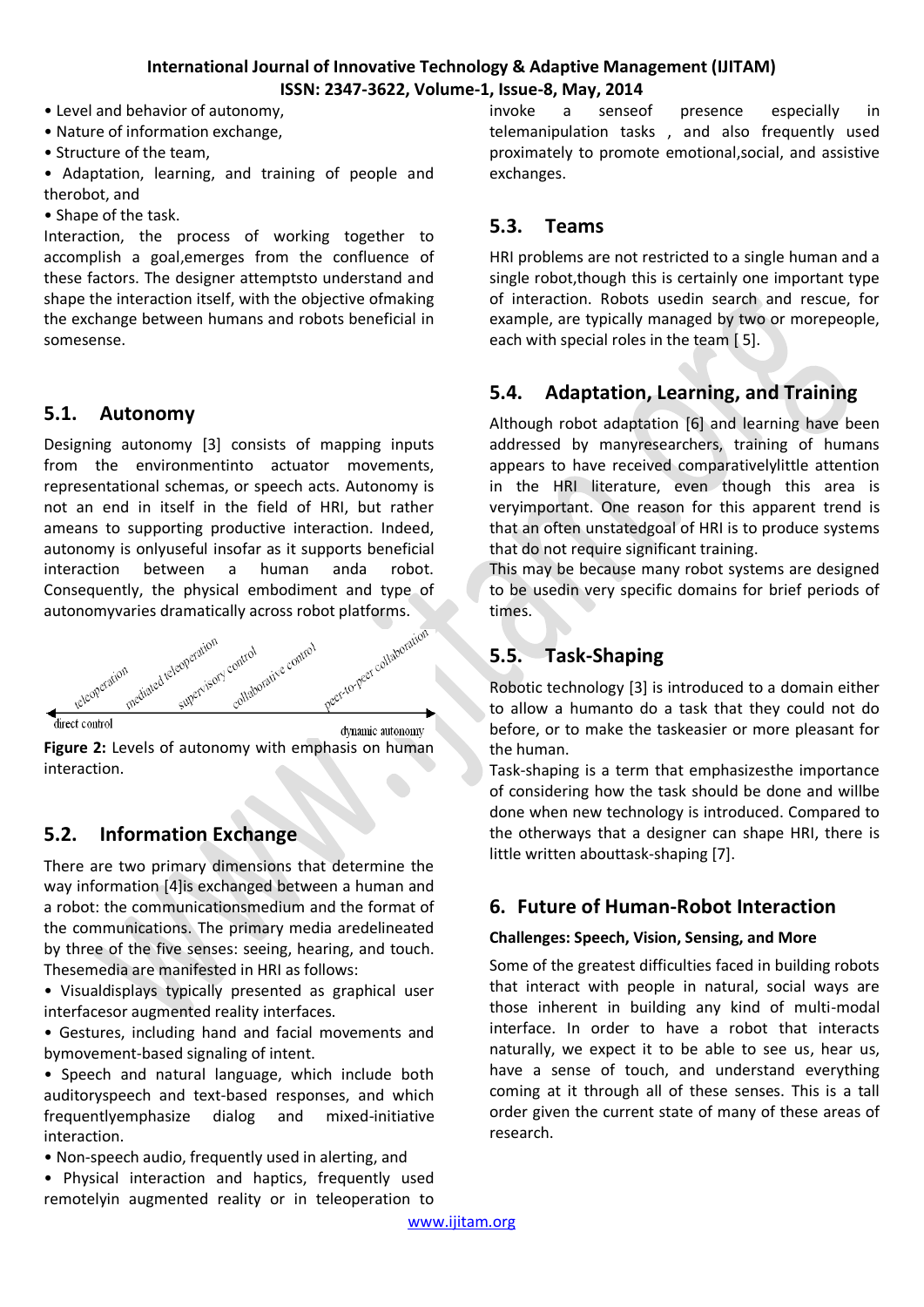#### **ISSN: 2347-3622, Volume-1, Issue-8, May, 2014**

# **6.1. Constructing a Socially-Aware System**

The most foreboding [6] [7] challenge that must be addressed in creating a sociable robot is developing a computational model that serves as the basis of its interactions. The concept that we are working towards has been called "theory of mind," (Gopnik and Meltzoff) "naïve psychology of action," (Heider 1958) and "folk psychology" (Greenwood) by various researchers. It has been described as "the conceptual framework that helps people perceive, explain, predict, and change human behavior by reference to mental states" (Malle and Knobe). Essentially, this is what will allow the robot to interpret human actions, respond in an appropriate manner, and learn new knowledge or behaviors when necessary.

There are two imposing challenges in this endeavor. First, the way that the human mind works in this respect is not yet fully understood. Second, even with what we do know now about the human abilities to comprehend other people's intentions and actions, we are not sure how to implement this in a robot. As psychologists elicit more of an understanding of the human abilities, we (among others) are working to implement a model of this system in the computer and use it in our robots.

While this is only one of the challenges facing designers of sociable robots, it is currently one of the more difficult problems that we face. As we continue the quest to build more socially capable robots, we are proceeding in steps towards this goal. Let us now turn to some of the potential applications of robots that we can begin to construct.

# **6.2. Future Commercial Applications**

The more compelling and interesting applications are further away and somewhat more challenging to achieve. The science-fiction-inspired vision of the personal robot for performing our mundane household chores will be a difficult one to achieve without the advances sought after through sociable robotics. Imagine trying to explain to another person how you clean your kitchen or fold your laundry using a traditional graphical interface. Even if it's not impossible, it hardly seems desirable.

# **6.3. Human-robot teams for scientific exploration**

A near-term project of this type of robotic assistant is the Robonaut project [7] that is currently in progress

(NASA 2002). Researchers at the National Aeronautics and Space Administration in the United States (NASA) are currently working with a number of other research groups to build a robot that will assist astronauts with various tasks in space. The purpose of this robotic astronaut is "to develop and demonstrate a robotic system that can function as an EVA [extra-vehicular activity, or space walk] astronaut equivalent." (NASA 2001)

Another key design feature of this robot (and for social robotics in general) is for the robot to be able to learn through natural interaction with a human.

The second reason that social interaction capabilities are desired is that training the robot will be simpler from the human teacher's perspective. Similar to the problem of controlling each of the degrees of freedom on this robot, programming the robot can be equally challenging.

The final reason for implementing social interaction in this robot is that "the social aspects [of] human pedagogy will allow the robot to learn more effectively from fewer examples and generalize better." This aspect of learning takes the example of imitation learning a step further. Instead of learning particular actions and then being told when and where to carry out those actions, the robot could learn higher-level goals concerning the type of work that it is supposed to conduct. For example, the robot could learn that it should look for anomalies in particular systems and then correct them whenever they occur.

# **6.4. Human-robot teams for search and rescue**

Another currently developing [7] use of robotics is in search and rescue missions. In these scenarios, we can think of a robot in much the same way as we would a dog. They must also have the intelligence to carry out this search on their own without constant direction by a human, moving completely throughout a space that may be too hazardous or too small for a human to search .

This application of robots blurs the distinction between viewing the robot as a tool or as a partner. In some sense, it is simply a tool that we are using to complete a particular task that may not be desirable or even possible for a human to accomplish alone

# **6.5. Household robots**

Although there are no existing robots that fall into the category of social household robots, there have been attempts to create commercially viable, but simpler,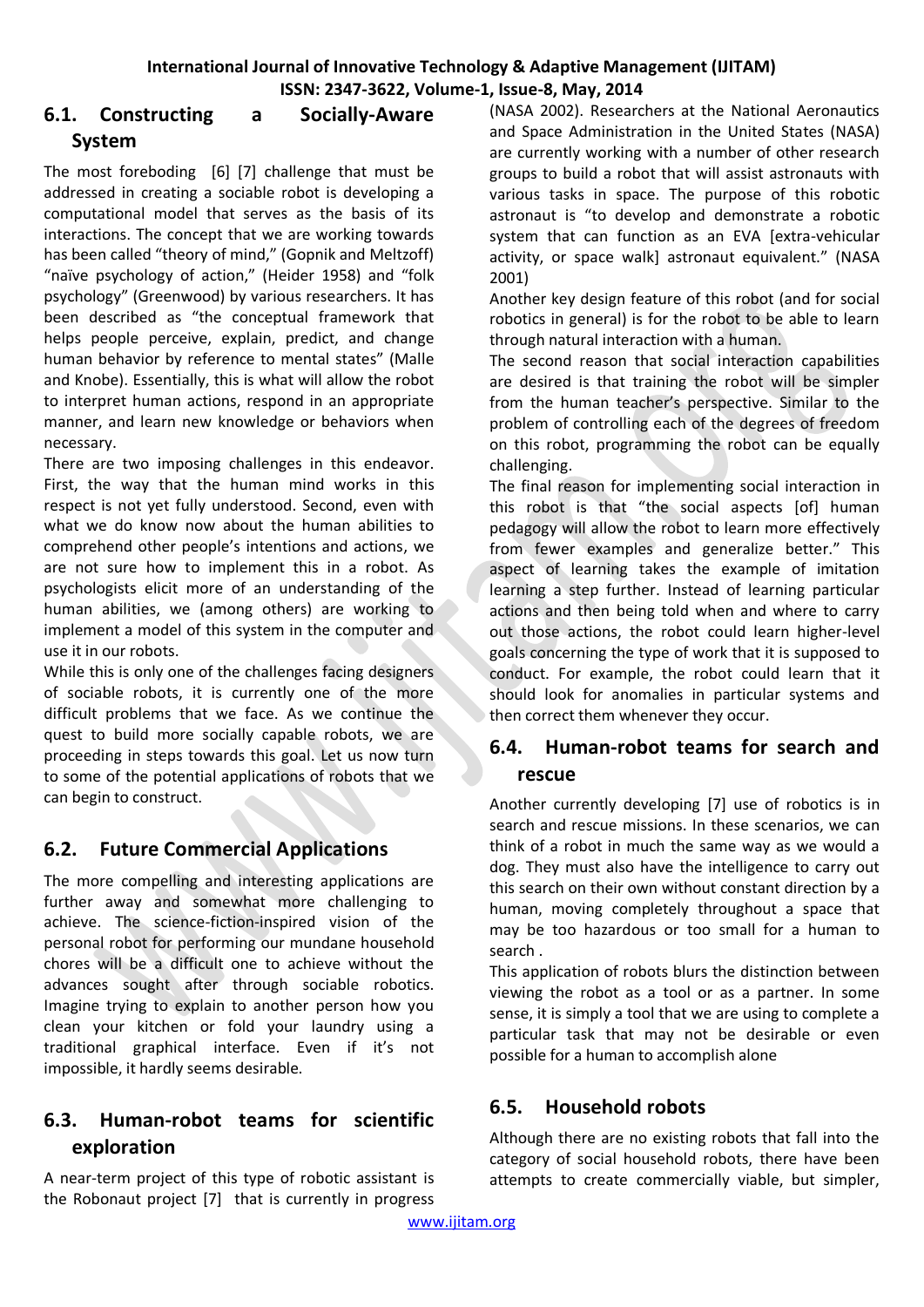robots that assist with household tasks. The most recent of these is the Roomba vacuum cleaner robot from iRobot (iRobot 2003). According to the iRobot web site, the Roomba "is the first automatic vacuum in the U.S. It uses intelligent navigation technology to automatically clean nearly all household floor surfaces without human direction." While this robot does not demonstrate the viability of the ideas presented in this thesis, its commercial success does show that there is a growing acceptance of robots as a household assistant.

# **6.6. Informational robots**

One type of robot that is being studied but does not yet have a good name is robots that interact with people in public spaces and convey information. One example of this could be a robot that greets visitors in an office building or lab and gives directions or other information. Another example that has been implemented by a team of researchers at Carnegie Mellon University is a robot that guides visitors around a museum and tells them about the exhibits. This robot, called Sage, wanders around the exhibits in Dinosaur Hall at the Carnegie Museum, telling visitors about the exhibits that they are near and helps direct them to other displays.

# **6.7. Communicative robots**

Many technologies have been developed to enable, support, and extend communication capabilities between people. The telegraph, telephone, television, and e-mail are all examples of these kinds of technologies. Each has its benefits, but there are also limitations to each of these means of communication. If we concentrate on two-way interaction between individuals, two of the most widely used of these technologies are currently the telephone and e-mail. The greatest difficulty encountered in interactions across either of these media is the lack of non-verbal channels of communication. There is extensive research showing that these channels (such as facial expression, body posture and movement, and eye gaze) are extremely important to engendering trust, liking, and other factors that are greatly important in any social task and important, albeit to a lesser extent, in nonsocial interactions. For many years (over 75 years, in fact) people have thought of using videoconferencing as a solution to these problems. The belief has been that the ability to see the other person (or people) involved in a conversation would open up these other, nonverbal channels of communication for use in a conversation.

This kind of interaction certainly holds promise for the future of remote communication and collaboration. There remains a great deal of work to achieve these goals, but more research should be focused in this direction to understand not only what is possible, but what is desirable and beneficial in using robots for this kind of mediated communication.

# **6.8. Educational robots**

Another very important application of sociable robotics is in education. There are currently a plethora of computer-based tutorials for students on a wide range of subjects. An important aspect of the mentor-student relationship is the shared reference through cues such as directing attention, mutual gaze, pointing, and displaying and reading facial expressions, features that computer-based tutorial systems do not currently possess. These social aspects of the mentor-student relationship are an important part of the learning process, so understanding how to create these as a part of an interaction with a robot is an important step towards creating robots that will successfully fill this kind of a role. When it is not possible to have a human mentor, or when the human mentor is at a distance (such as in remote learning scenarios), a robot may prove to be more engaging and easier to interact with than a computer-based tutor because of the shared physical space.

# **6.9. Healthcare robots**

No less important than employing robots in education is their potential use in health care. As the population of the world is aging (UN 2002), the number of elderly needing regular attention is growing. With the shrinking number of working-age caregivers available, robots are a logical alternative for providing some portion of this care.

A different aspect of health care related to robotics is the use of robots in pet therapy. The idea behind pet therapy is that people are happier, healthier, and recover faster from ailments when they have the company of a pet . One problem with a typical situation in which a pet might be beneficial is that the person who might benefit from the pet has difficulty taking care of a pet, either because of difficulties keeping a regular schedule, because of health reasons (allergies, etc.), or because their care environment does not allow pets (hospital or nursing home, for example). In these cases, it may be beneficial to have a robotic pet that could be cared for by the person. It may still be possible to make the emotional attachment that is desirable in